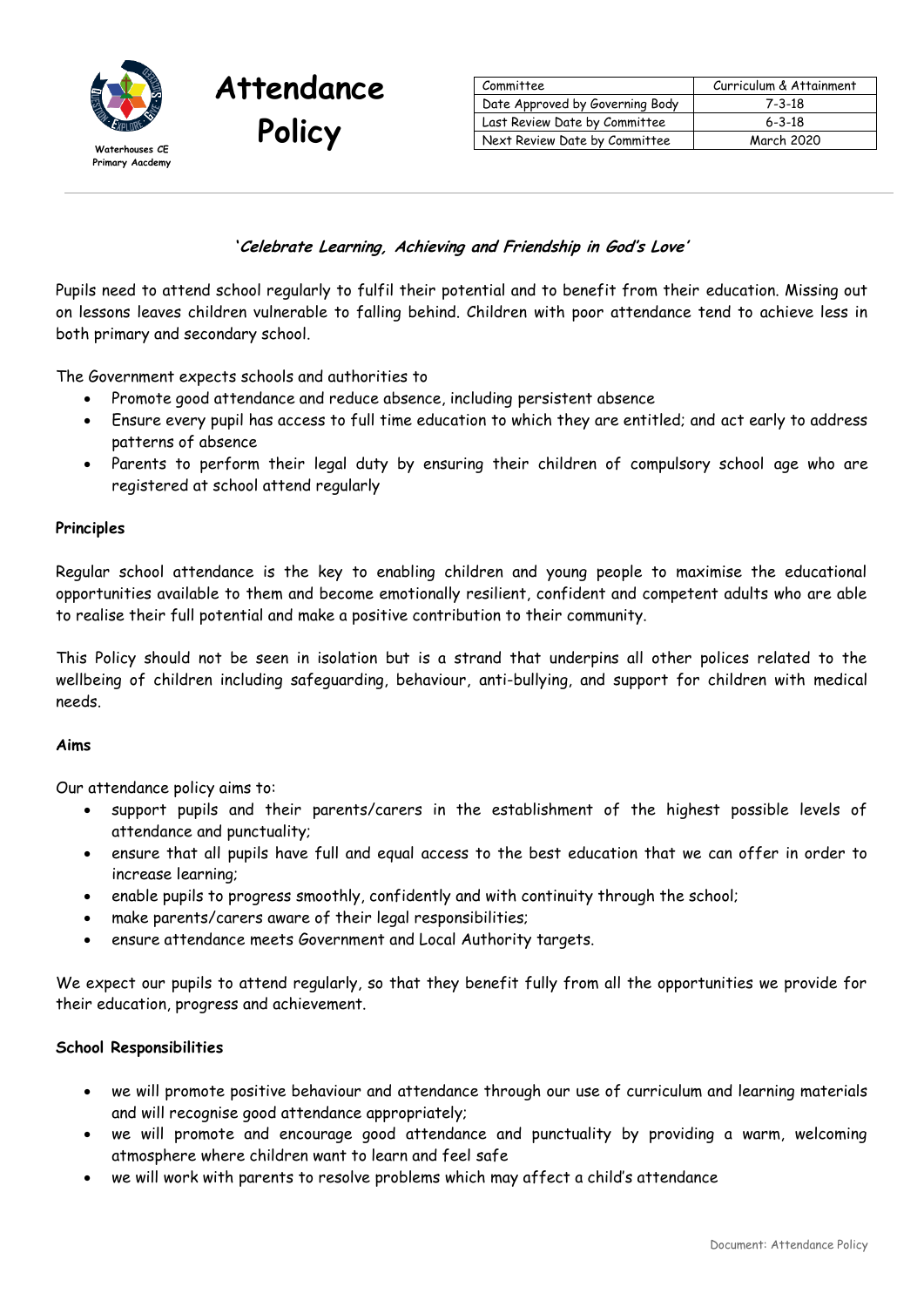- we will involve representatives of other agencies that work with the school such as the School Nurse or representatives of the Local Support Team such as Education Welfare Workers, where required, in order to ensure all children can benefit from consistently good punctuality and attendance;
- we will use the Early Help Assessment process to support this;
- we will be proactive in encouraging attendance for all pupils through ensuring parents and pupils receive information on the importance of good attendance and punctuality and will react swiftly to intervene to improve attendance of individual children should this become a concern;
- we will keep appropriate attendance records and data gathered will be used to inform the Governing body of attendance and punctuality trends. This information will enable Governors and senior staff to effectively target attendance and punctuality as necessary;
- we will provide parents of their child's overall attendance at the end of the Autumn, Spring and Summer terms via the end of term school reports.

# **Parental Responsibilities**

- Ensure, as a legal requirement, that their children of compulsory school age attend school regularly;
- inform school straight away if your child cannot attend and give the reason;
- ensure the school is aware of any circumstances at home that may be likely to affect their attendance;
- talk to your child about school and let the school know if your child is worried about any issues such as difficulties with homework or friendship problems;
- do not book holidays in term time this will only be authorised in exceptional circumstances;
- ensure school has all your up to date contact details;
- encourage your child to enjoy school and make the most of all the opportunities available to them.

### **The importance of good attendance and its link to attainment:**

The Department of Education (DfE) has published research into the effect that missing time from school can have on chances of succeeding in tests and exams. The research is based on data from all schools in England going back several years. The DfE say that the results are very clear – missing even small amounts of time from school can have a significant effect on achievement.

### **How should parents report an absence?**

- by telephone all parents have the school's phone number (01538 308356) and are asked to leave a message on the answer machine if staff are unavailable;
- by letter;
- in person at the school office;
- by showing an appointment card or letter;
- by filling in a Leave of Absence form **in advance.**

### **What should parents do if they wish to request a leave of absence?**

Parents should contact the school to find out how to make a request for permission and fill in a Leave of Absence form. We would strongly recommend that this is done before planning any leave of absence. We would expect that the form be completed wherever possible not less than a week **before** the absence is requested.

# **What happens if a child goes on holiday in term time or takes leave of absence for other reasons without permission from the school?**

The absences will be marked in the school register as unauthorised absences and this may result in a Penalty Notice of £60 (rising to £120) per parent per child being issued by the Local Authority. In some cases, parents may be prosecuted for the offence of failure to ensure regular attendance at school.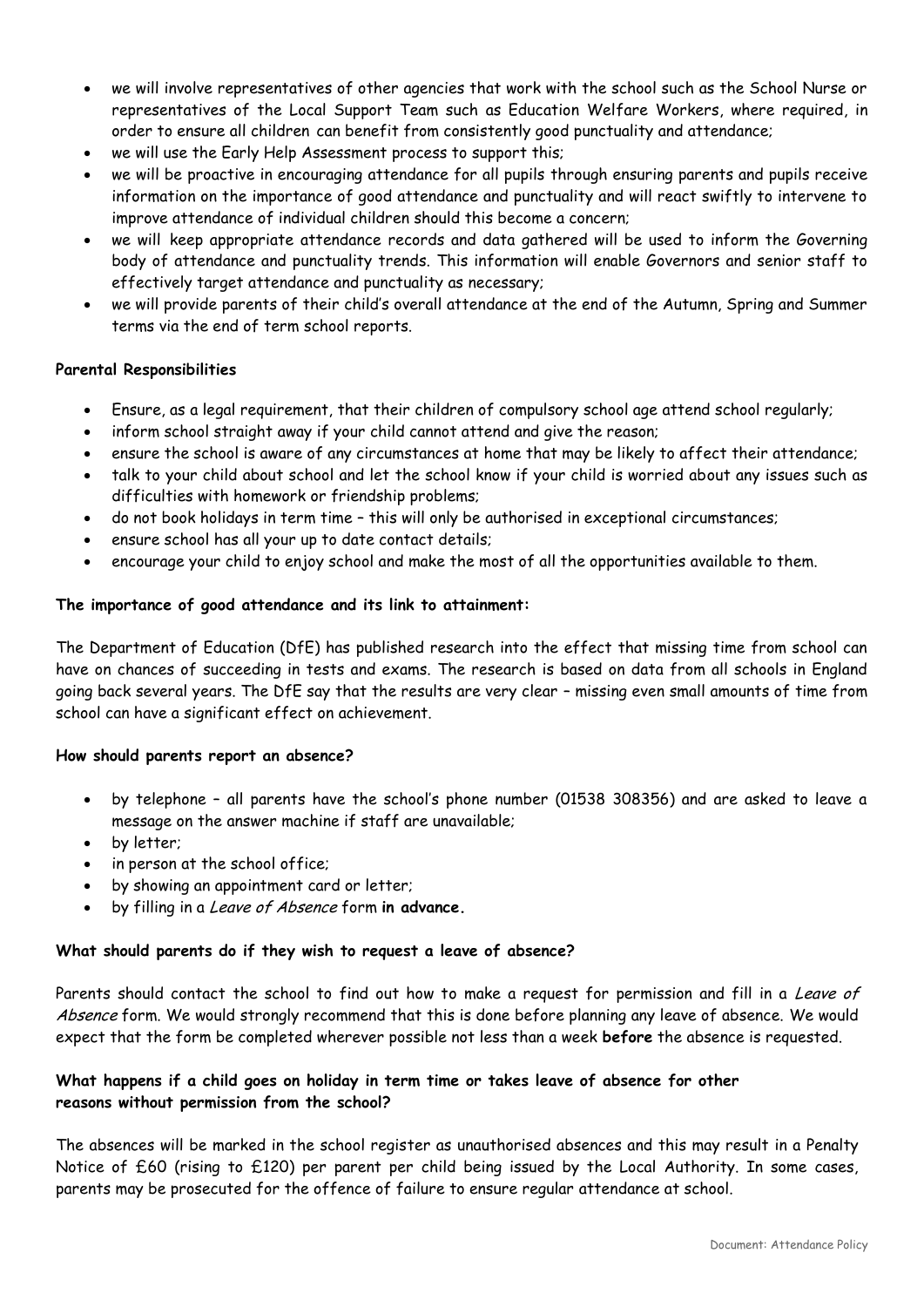Schools are required to take an attendance register twice a day, and this shows whether the pupil is present, engaged in an approved educational activity off-site, or absent. If a pupil of compulsory school age is absent, every half-day absence from school has to be classified by the school, as either **AUTHORISED** or **UNAUTHORISED**.

**Authorised absences are mornings or afternoons away from school for a good reason like illness, other unavoidable cause or exceptional circumstance.**

**Unauthorised absences are those which the school does not consider reasonable and for**

**which no "leave" has been given. This includes:**

- **Parents keeping children off school unnecessarily**
- **Truancy before or during the school day**
- **Absences which have never been properly explained**
- **Children who arrive at school too late to get a mark**

#### **Lateness**

Parents are expected to arrive punctually for the start of the school day at 8.55am; parents are advised to arrive at school at 8.50am. Registration is between 8.55 am and 9.10 am. Children arriving after 9.15am must report with their parents to the school office, where they will be registered via the late book; they will receive a late mark in their class register (Late Mark = L). Families who regularly arrive late will be contacted by the Headteacher. Education Welfare may become involved if the problem cannot be quickly resolved.

### **First Day Contact Procedure**

The school follows up any unexplained absences on the first day of absence to:

- Ascertain the reason;
- Ensure the proper safeguarding action is taken
- Identify whether the absence is approved or not; and
- Identify the correct code to use before entering it on to the schools management information system (which is used to download data to the School census). The absence and attendance codes are national codes enabling the school to record and monitor attendance and absence in a consistent way which complies with regulations.

If school hasn't been contacted by a family member to advise of the reason for the child's absence by 9.30am, then a member of school staff will endeavour to make contact by telephone, text or email.

### **What if my child has a medical or dental appointment?**

We expect parents to make medical and dental appointments for their children before or after school or during the school holidays. However, we recognise that this is not always possible. Authorisation will be given where confirmation of the appointment is received via one of the methods already listed. Children are expected to attend school prior to the appointment and parents are expected to return their children to school following the appointment whenever possible.

### **Procedure for taking a child out of school during the school day**

Parents/carers report to the office and office staff arrange for children to come to the office. Exit from school during school hours is only through the main entrance. The absence is recorded in a book with the reason, time and whether the child is returning to school.

#### **Days of Religious Observance**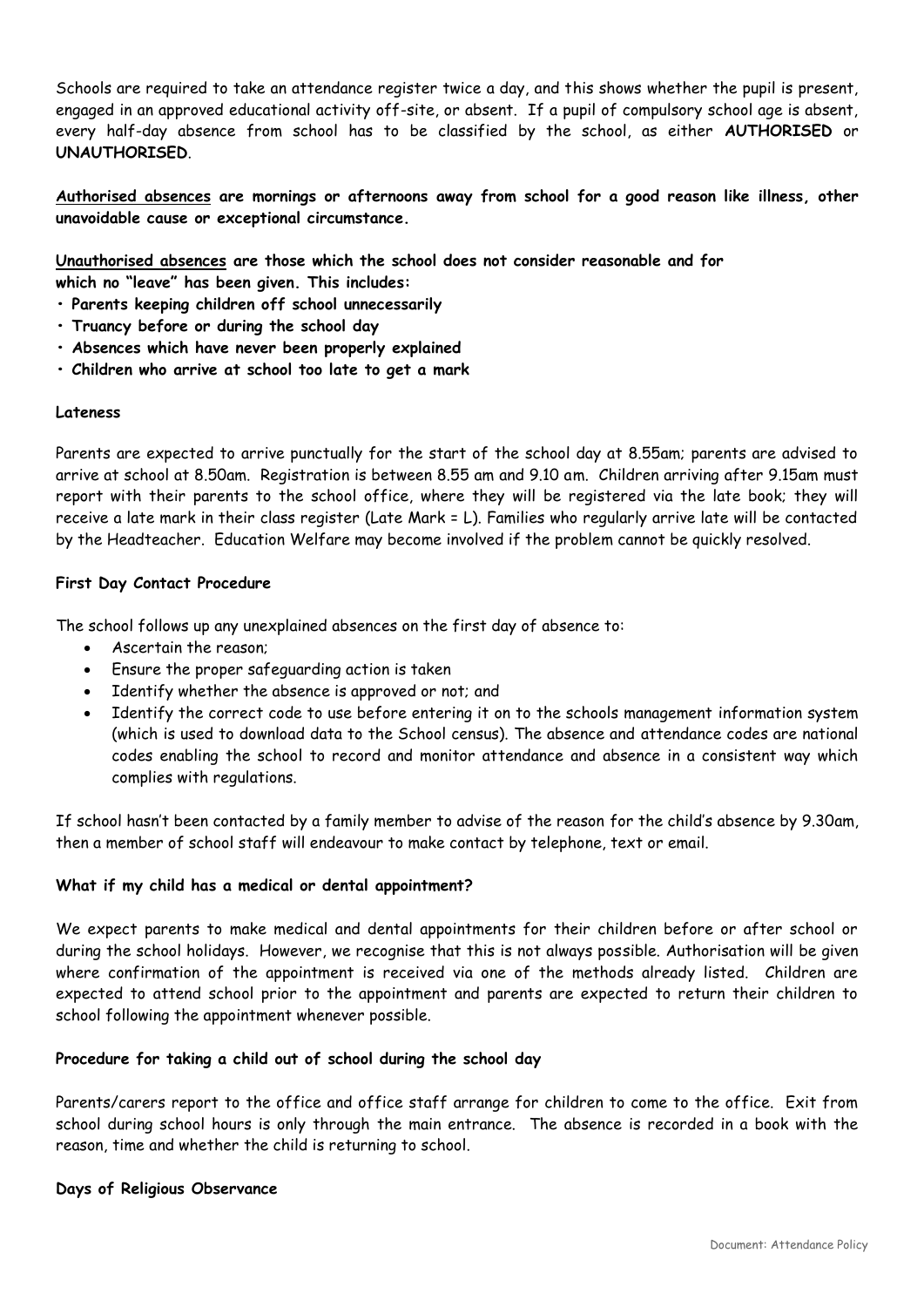Attendance at a religious observance held by a religious body will be granted as an authorised absence. The Headteacher should be consulted in advance of the event.

### **Leave during term time**

On 1<sup>st</sup> September 2013 a significant alteration in law came into effect which changed the grounds on which a Headteacher could allow a pupil to go on holiday during term time. There is now **no** rule which allows for authorisation to be given specifically for holidays. The law now states that "leave of absence shall not be granted" unless the Headteacher considers that there are "exceptional circumstances relating to that application".

### **What are "exceptional circumstances"?**

Leave of absence owing to urgent and unavoidable circumstances (such as a family bereavement) would clearly be considered exceptional. Other than this however the Headteacher will deal with applications on a case-bycase basis. Taking holidays in term time for financial reasons would not be considered an exceptional circumstance. If the Headteacher is in any doubt as to whether leave should or should not be granted, advice will be sought from Staffordshire Legal Services Unit or the Educational Welfare Officer.

Each case will be treated in isolation at the time of the request, with no prior precedents being taken into account. Due to the potential legal implications of taking your child out of school during term time, please be prepared to provide written evidence to support your request.

Parents whose children are experiencing difficulties should contact the school at an early stage and work together with the staff in resolving any problems. Where difficulties are identified, parents and children will be supported by the school, the Local Support Team for targeted Services and, as appropriate, other Partner Agencies. This is nearly always successful. If difficulties cannot be sorted out in this way, the school or the parent may refer the child to the Education Welfare Officer (EWO) from the County Council. He/she will also try to resolve the situation with voluntary support. If other ways of trying to improve the child's attendance have failed, these Officers can issue Penalty Notices or use court proceedings to prosecute parents or to seek an Education Supervision Order on the child. Alternatively, parents or children may wish to contact the EWO themselves to ask for help or information. They are independent of the school and will give impartial advice. Their telephone number is available from the school office or by contacting the Local Education Authority.

### **Circumstances where a Penalty Notice will be issued:**

New Staffordshire County Council guidance came into force from 1 January 2018 and is detailed below:

# **Penalty Notice for leave of absence (holiday) in term time**

From 1 January 2018 **any** period of unauthorised leave may result in you as a parent receiving a penalty notice fine. The head teacher will continue to be the only person able to authorise leave in term time, but this will apply only in exceptional circumstances. Any unauthorised absence may be referred by your head teacher to the local authority.

# **Penalty Notice for persistent lateness**

Previously a pupil had to achieve 20 unauthorised late marks before marks before a penalty notice warning could be issued. This has now changed to 10 marks, and late marks do not have to be one after the other in order for the penalty notice to be issued. You are therefore encouraged where possible to ensure your child attends school on time. However, if your child is late you must inform the school of the reason(s) why, as they may be able to offer you some form of advice or support.